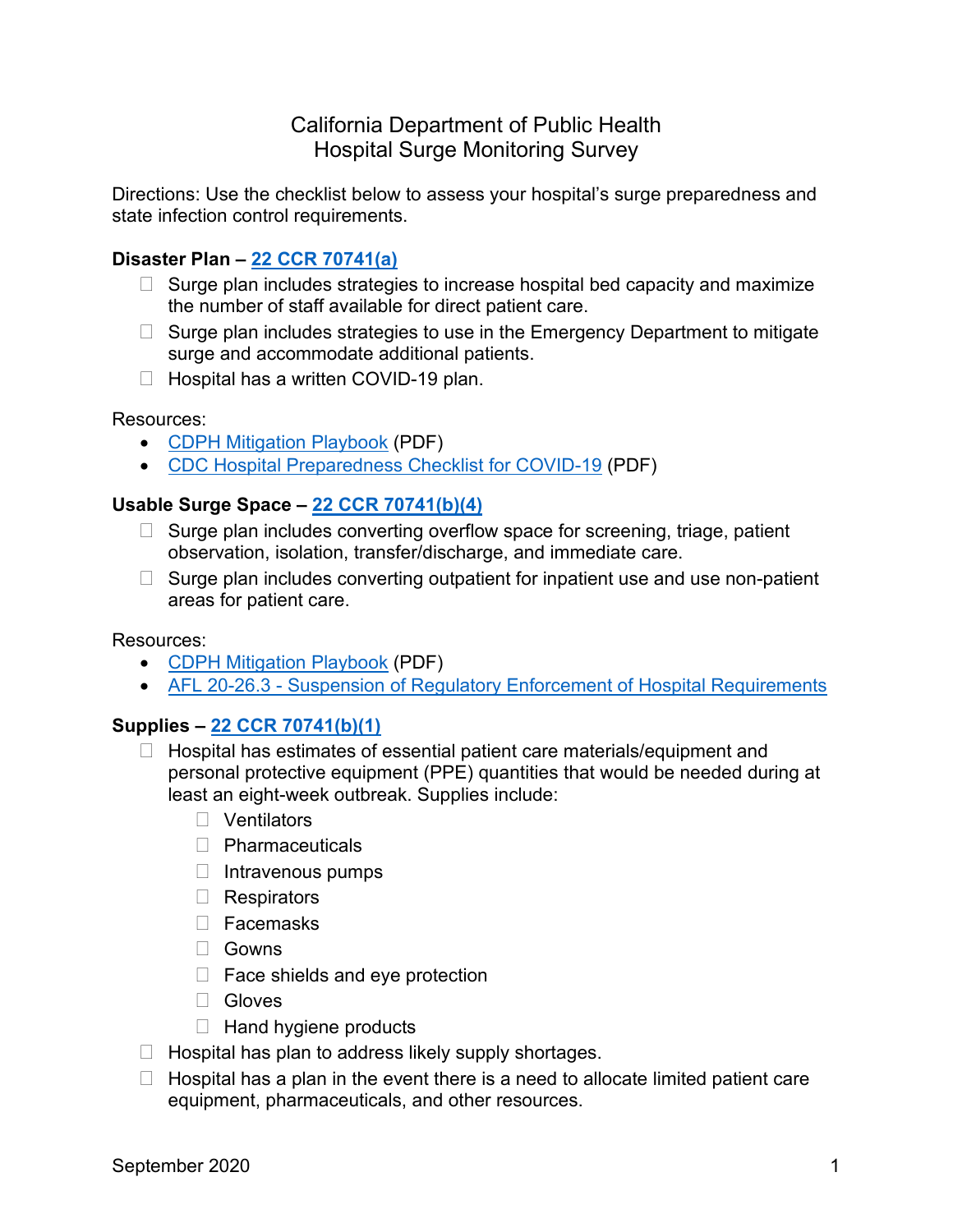Resources:

- [AFL 20-39 Optimizing the Use of PPE](https://www.cdph.ca.gov/Programs/CHCQ/LCP/Pages/AFL-20-39.aspx)
- AFL 20-36.3 [Guidance for Decontamination and Reuse of N95 Filtering](https://www.cdph.ca.gov/Programs/CHCQ/LCP/Pages/AFL-20-36.aspx)  [Facepiece Respirators](https://www.cdph.ca.gov/Programs/CHCQ/LCP/Pages/AFL-20-36.aspx)
- [CDC Optimizing Supply of PPE and Other Equipment during Shortages](https://www.cdc.gov/coronavirus/2019-ncov/hcp/ppe-strategy/index.html)

## **Staffing Plan – [22 CCR 70217\(c\)](https://govt.westlaw.com/calregs/Document/I8612C410941F11E29091E6B951DDF6CE?viewType=FullText&originationContext=documenttoc&transitionType=CategoryPageItem&contextData=(sc.Default))**

- $\Box$  Hospital has a written staffing plan and is complying with the plan.
- $\Box$  Hospital has a plan for surge staffing.
- $\Box$  Hospital has contingency plans for increased absenteeism caused by employee illness or illness in employees' family members that would require them to stay home.

Resources:

- [AFL 20-26.3 Suspension of Regulatory Enforcement of Hospital Requirements](https://www.cdph.ca.gov/Programs/CHCQ/LCP/Pages/AFL-20-26.aspx)
- [CDC Strategies to Mitigate Healthcare Personnel Staffing Shortages](https://www.cdc.gov/coronavirus/2019-ncov/hcp/mitigating-staff-shortages.html)
- [AFL 20-46.1 Requests for Urgent Staffing Resources for COVID-19](https://www.cdph.ca.gov/Programs/CHCQ/LCP/Pages/AFL-20-46.aspx)

### **Patient Transfer and Discharge – [22 CCR 70741\(b\)\(7\)](https://govt.westlaw.com/calregs/Document/I1E3430D0FB1711DEACA9F33E9EE53480?viewType=FullText&originationContext=documenttoc&transitionType=CategoryPageItem&contextData=(sc.Default))**

- $\Box$  Surge plan includes procedures for the prompt discharge and transfer of patients.
- $\Box$  Hospital has transfer agreements with area hospitals and long-term care facilities to accept or receive patients who need continued inpatient care.

Resources:

- [AFL 20-48.1 Transfers to Low Acuity Alternate Care Sites During the COVID-](https://www.cdph.ca.gov/Programs/CHCQ/LCP/Pages/AFL-20-48.aspx)[19 Pandemic](https://www.cdph.ca.gov/Programs/CHCQ/LCP/Pages/AFL-20-48.aspx)
- [AFL 20-33.2 Interim Guidance for Transfer of Residents with Suspected or](https://www.cdph.ca.gov/Programs/CHCQ/LCP/Pages/AFL-20-33.aspx)  [Confirmed Coronavirus Disease \(COVID-19\)](https://www.cdph.ca.gov/Programs/CHCQ/LCP/Pages/AFL-20-33.aspx)

## **Infection Control Program – [22 CCR 70739](https://govt.westlaw.com/calregs/Document/I17FB9F40D4BC11DE8879F88E8B0DAAAE?viewType=FullText&originationContext=documenttoc&transitionType=CategoryPageItem&contextData=(sc.Default))**

- $\Box$  Hospital has screening areas to screen individuals for COVID-19 symptoms before they enter. This includes:
	- $\Box$  Actively taking temperatures and documenting absence of symptoms consistent with COVID-19
	- $\Box$  Asking if they have been advised to self-quarantine because of exposure to someone with COVID-19 infection
- $\Box$  Hospital is adhering to universal source control measures (e.g. facemasks) and hand hygiene practices.
- $\Box$  Hospital is implementing social distancing.
- $\Box$  Hospital has work restrictions for exposed healthcare personnel (HCP) or HCP with symptoms of COVID-19.
- $\Box$  Morgue, autopsy room(s), and pathology laboratory are restricted from unauthorized personnel.